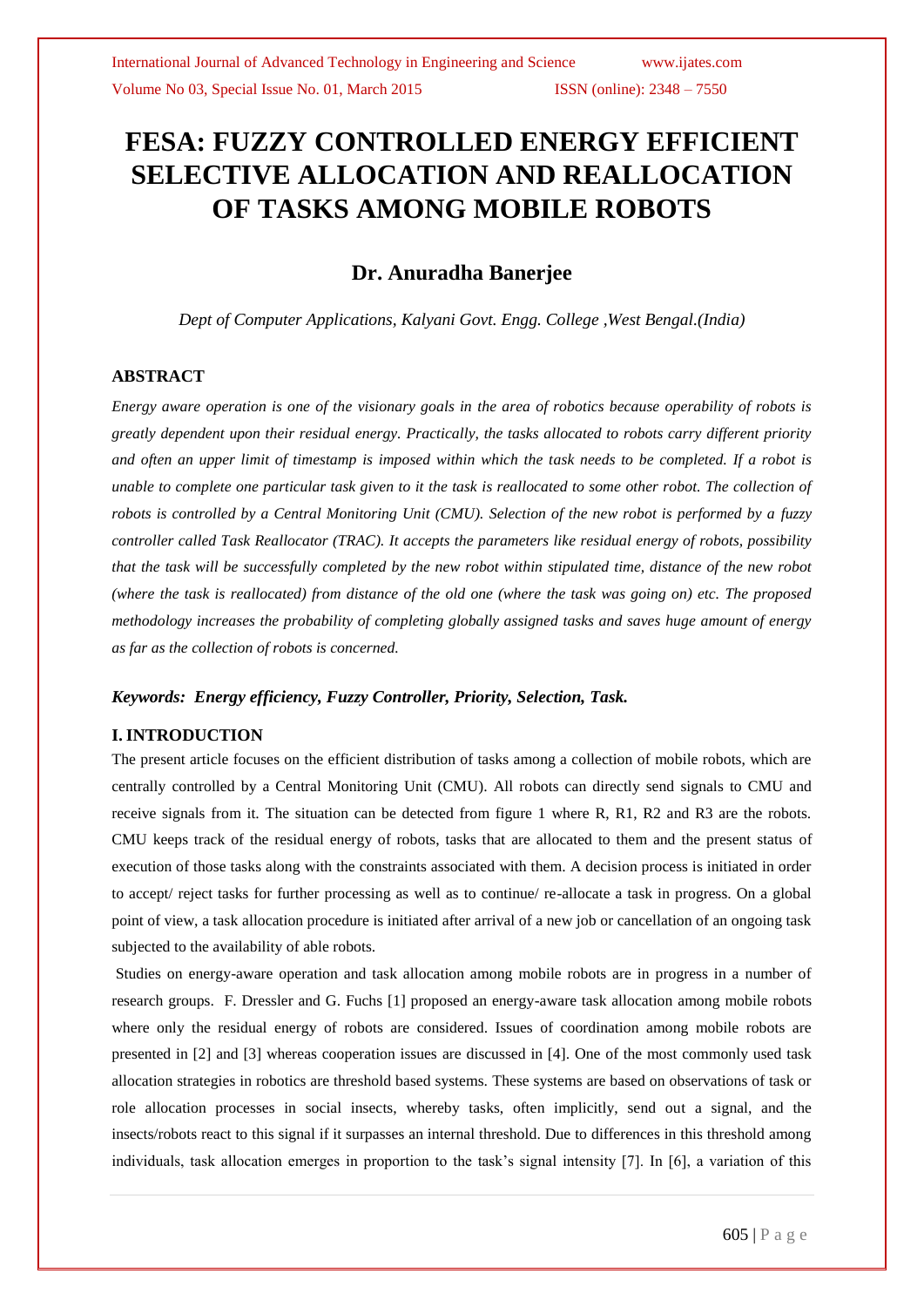mechanism is presented whereby all robots have the same threshold and the differentiation comes from the variability in the local observation of the signal intensity by the individuals. In [8] an ant-like task allocation model was proposed that is based on local threshold value for energy efficiency.

 The rest of the paper is organized as follows. Section 2 illustrates the basic system model. Heuristics that drive TRAC are discussed in section 3. Design of TRAC is performed in section 4. Section 5 emphasizes the effectiveness of our proposed scheme through extensive simulation results. Section 6 analyzes the complexity of our proposed scheme FESA and section 7 concludes the paper.



**Fig.1 Signal transmission and reception between CMU and robots R, R1, R2 and R3**

#### **1.1 System Model of FESA**

The system of FESA consists of a collection of robots and a CMU that allocates and reallocates the tasks to robots as the tasks arrive into the system. The system is non-preemptive. Once a task is allocated to a robot, say R1, it is allowed to continue its task till the upper limit of time duration associated with the task elapses or some unnatural incident makes R1 unable to operate any further. For example, fire may break out into the system and destroy R1. It may be noted that, at any point of time a task may be allocated to exactly one robot. When a new task arrives into the system it is initially allocated to any idle robot possessing sufficient amount of energy to complete the task. If no such robot is found, then the task is allocated to one of the robots having maximum residual energy. The intention is to complete a task as much as possible. On the other hand, during reallocation, CMU consults the TRAC embedded in it to find the best possible robot to carry out the pending task. A task is reallocated if sufficient time is there to complete the task i.e. upper limit of timestamp within which the task needs to be completed, is not crossed, at least one operational idle robot is there and no task with higher priority is waiting at that time for being allocated or reallocated to robots. CMU maintains three different tables termed as ROBOT\_TABLE, TASK\_TABLE and HISTORY\_TABLE. CMU also stores the maximum possible distance between any two robots through a path traversable in the present geographical scenario. Attributes of the mentioned tables are shown below:

| <b>ROBOT TABLE</b> | <b>HISTORY TA</b> |
|--------------------|-------------------|
| Robot id           | Robot id          |
| Enrg tot           | Task id           |
| Enrg_thres         | Task_portion      |
|                    |                   |

| <b>ROBOT_TABLE</b> | <b>HISTORY TABLE</b> |
|--------------------|----------------------|
| Robot_id           | Robot_id             |
| Enrg_tot           | Task id              |
| Enrg_thres         | Task_portion         |
|                    | Session id           |
|                    | Assign_timestamp     |
|                    | Release_timestamp    |

| <b>TASK TABLE</b>    |  |
|----------------------|--|
| Task id              |  |
| Priority             |  |
| Completion_timestamp |  |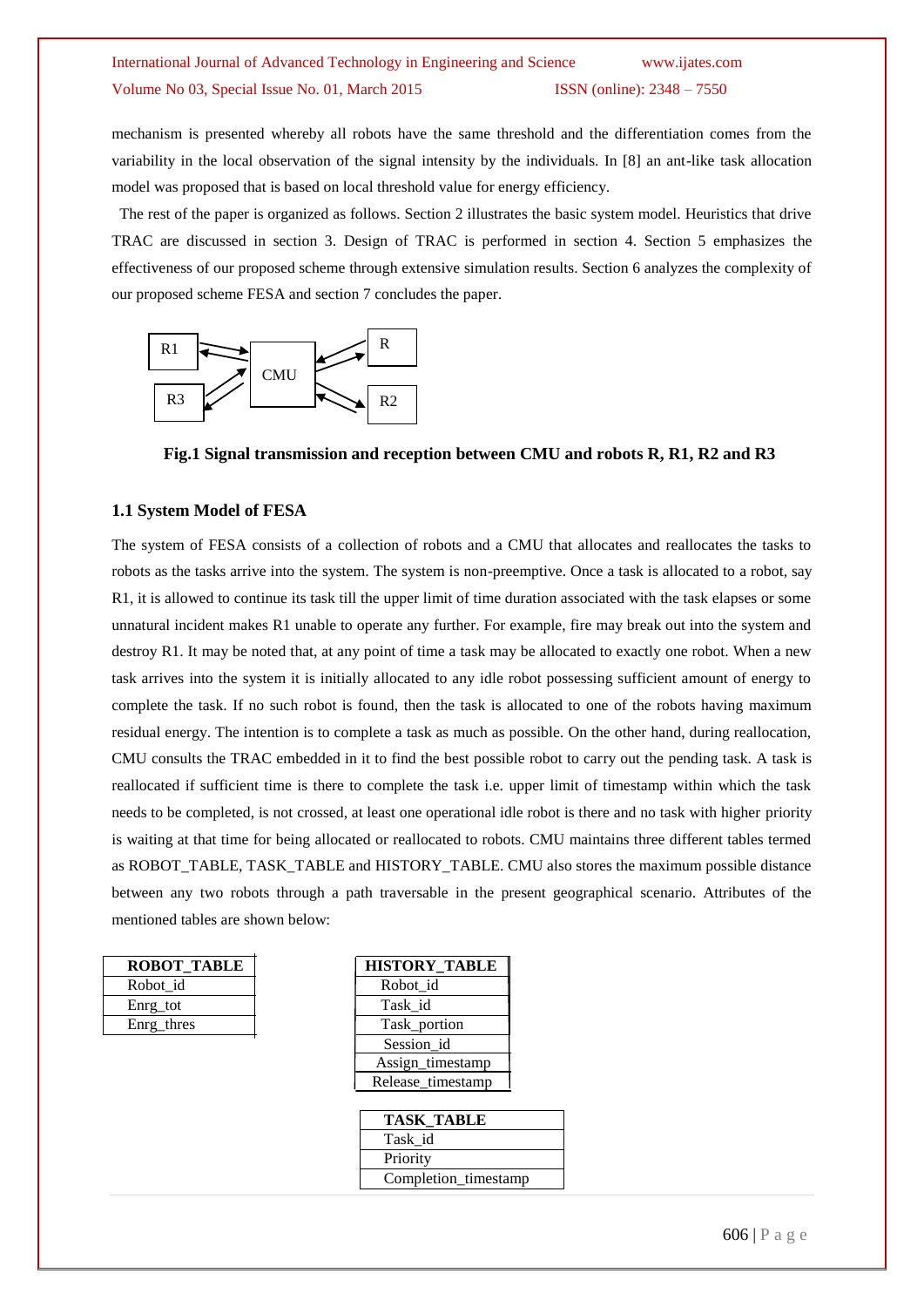| Ptr_robotarray |
|----------------|
| Enrg_task      |
| Enrg rem task  |
| <b>Status</b>  |
|                |

A tuple (p,q,r) in the ROBOT\_TABLE indicates that p is identification number of one robot, q is its total energy and r is its energy threshold. According to the characteristic curve of the batteries used in mobile robots, voltage drop shows a linear decline until some critical value [1, 2]. After that point the voltage drop speeds up quickly with very small remaining time left for execution [1]. Energy of the robot corresponding to the critical voltage is termed as energy threshold of the robot.

A tuple (p, ts, tp, sid, atm, rtm) in the HISTORY\_TABLE signifies that the robot p completed tp portion of the task ts within time interval (rtm-atm) in session sid. atm is the timestamp at which the task was assigned and rtm is the time at which the task finished. Similarly, a tuple (ts, pr, ct, rbr, et, etrem, st) in TASK\_TABLE denotes that the task with identification number ts has priority pr and it needs to be completed within timestamp ct. rbr is pointer to a list. Each entry of the list contains identification numbers of the robots to which the task was assigned earlier, portion of the task that was assigned along with the corresponding timestamp, the timestamp when the robot unsuccessfully stopped execution of that portion of the task and portion of the task remaining to be executed. et is the minimum energy required to accomplish the whole task whereas etrem is the minimum energy required to accomplish the remaining portion of the task. All possible values of st are 0 and 1. It is set to 0 if the task is being executed and set to 1 if it cannot be completed (possible reasons are unavailability of robots, completion time constraints etc.).

During reallocation, portion of a task may be reallocated. For example, let 50% of a task has been carried out by a robot R1 after which it suddenly stopped operating. Then the rest 50% of the same work can be allocated to some other robot R2 although it is not possible in our proposed scheme to allocate 30% of the remaining task to R2 and the rest to R3, simultaneously. At any point of time, one particular task cannot run in more than one robot, even partly.

### **1.2 Heuristics of TRAC**

The fuzzy controller TRAC, which is responsible for task reallocation, performs according to the following heuristics:

- i) If a robot R is equipped with high residual battery power so that the residual energy above its energy threshold is greater than the energy required to accomplish the remaining portion of task A, then R is in an advantageous position to execute that portion of the task.
- ii) According to the HISTORY\_TABLE of CMU, if a robot R has successfully accomplished the task A earlier within the mentioned stipulated time duration, then R has a good chance of being assigned the same task A in future.
- iii) If the minimum geographical distance through a traversable region within the given scenario, of the old robot R1 (where a task A was going on earlier) from the new robot R (where A is going to be reallocated) is small, then it will be beneficial for the new robot R to resume the task, specially when the task is of the type exploration and supervision of unknown surroundings.
- iv) If a robot R has got a bad failure history i.e. failed to complete a number of tasks on so many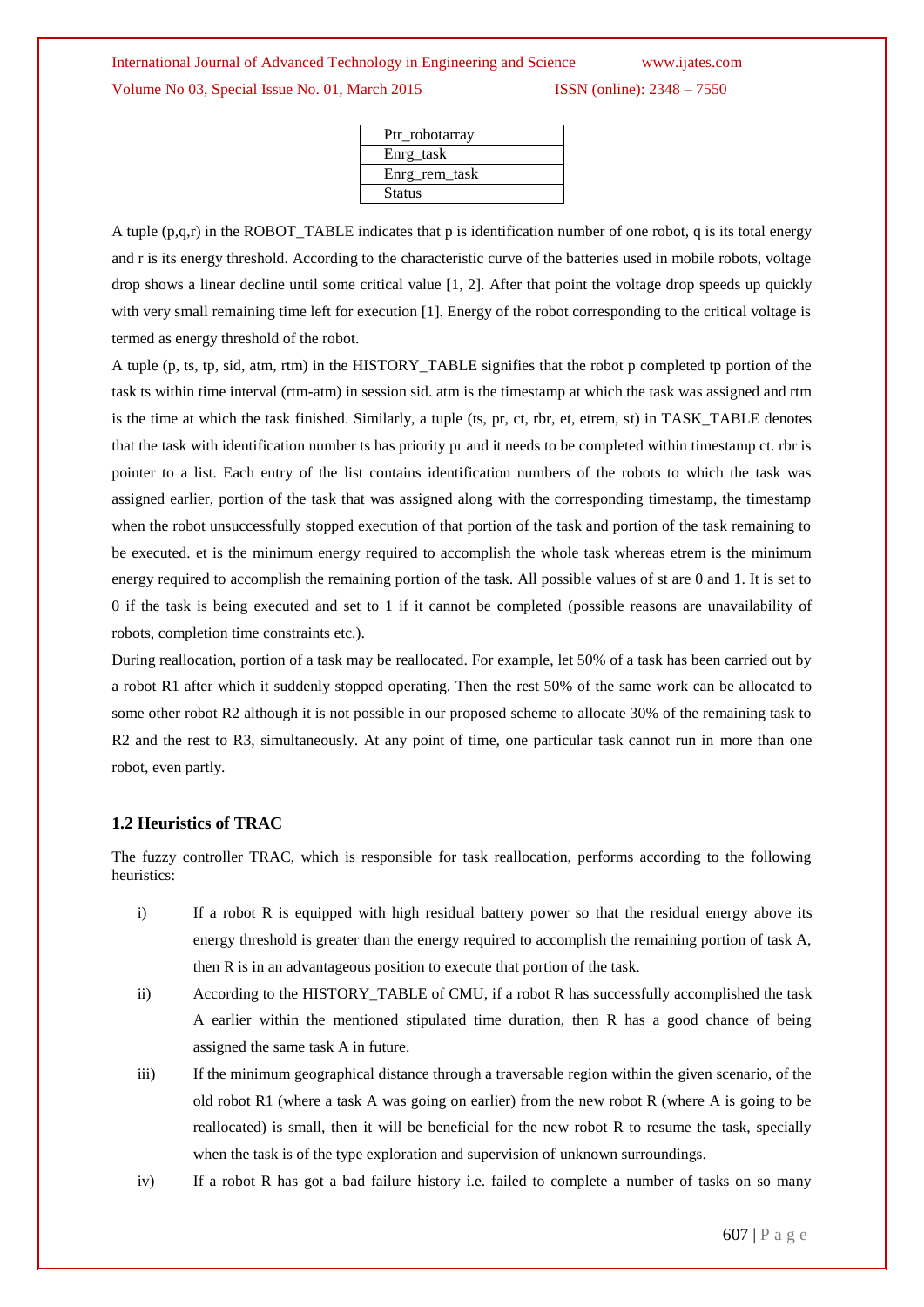occasions, then it is better to avoid R during reallocation of tasks.

The observations expressed above are in the form of if-then rules which are the basic unit of fuzzy function approximation. Advantages of fuzzy logic are that it is flexible, conceptually easy to understand and based on natural language. Moreover, it is tolerant of imprecise data and can model non-linear functions of arbitrary complexity. All these encouraged us to design the scheme of FESA using fuzzy logic.

# **II. DESIGN OF TRAC**

### **2.1 Formulation of parameters**

The input parameters of TRAC are energy\_efficiency, history\_of\_support, distance\_quotient and failure\_quotient. These are formulated below based on the assumption that the current timestamp is t and TRAC is considering to reallocate a portion  $p(A,t)$  of task A in robot R. R1 is the old robot where the task A was being carried out.

#### *Energy\_efficiency*

The energy efficiency  $\alpha_R(t)$  of a robot R at time t is given by,

 $\alpha_R(t)=1-e_A/(E_R(t)-Ethres_R)$  (1)  $e_A$  specifies the minimum energy required to complete portion of the task A to be reallocated.  $E_R(t)$  is the residual energy of robot R at time t and Ethres<sub>R</sub> signifies the threshold energy of the same robot. It is quite evident from (1) that  $\alpha_R(t)$  lies between - $\infty$  and 1. Positive fractional values of  $\alpha_R(t)$  puts R in a good position to carry out the task  $\rho(A,t)$ .

#### *History\_of\_support*

Let H(R,A) denote the set of occasions or sessions during which the robot R successfully completed execution of the portion of task A that was given to it abiding by the time constraint associated with the task. Also assume that HF(R,A) denote the set of occasions or sessions during which the robot R could not successfully complete execution of the portion of task A that was given to it. Then, history\_of\_support  $h_{R,A}(t)$  of robot R at time t with respect to task A is given by,

$$
h_{R,A}(t) = \begin{cases} (h'_{R,A}(t) / T_C(A)) & \text{if } (h'_{R,A}(t) / T_C(A)) \ge 1 \\ & \\ (h'_{R,A}(t) / T_C(A)) \exp Z(R,A) & \text{otherwise} \end{cases}
$$
  

$$
h'_{R,A}(t) = [\{t + {\{\prod (\beta_{R,w}/q_w(A))}\}^{1/|H(R,A)|} \} \times \rho(A,t)]
$$
(3)

$$
Z(R,A) = H(R,A) / {H(R,A) + HF(R,A)}
$$

 $w \in H(R,A)$ 

According to the history of behavior of robot R, in session w,  $q_w(A)$  portion of the task A has been completed by robot R in time duration  $\beta_{R,w}$ . T\_C(A) is the timestamp within which the task A must be fully completed. If  $h_{R,A}(t)$  is less than 1 then R has a good chance to be assigned the task  $\rho(A,t)$ .  $h_{R,A}(t)$  should acquire a low value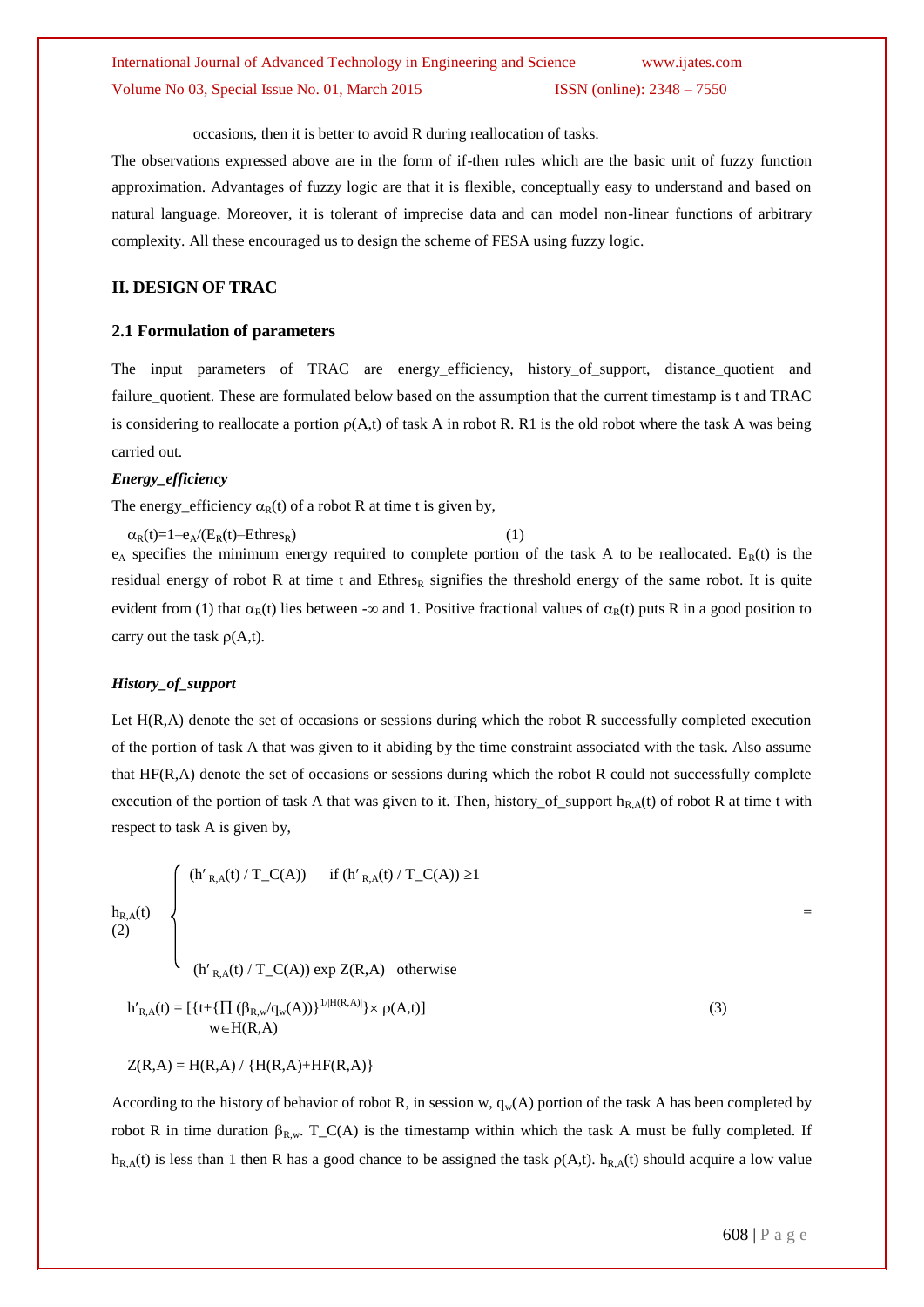if number of successes of robot R with respect to task A is high and number of failures of R with respect to task A is low, i.e. if  $H(R,A)$  is high and  $HF(R,A)$ . This is correctly modeled through  $Z(R,A)$ .

#### *Distance\_quotient*

Let dist<sub>R,R1</sub>(t) be the least geographical distance between the robots R1 and R at time t through a path which is traversable in the present scenario. Also assume that dist\_max is the maximum possible distance between any two robots through a path traversable in the present scenario. Then, the distance\_quotient  $dq_{R,R}(t)$  of robot R w.r.t. robot R1 at time t is given by,

$$
dq_{R,R1}(t) = dist_{R,R1}(t) / dist\_max
$$
\n(4)

Distance quotient lies between 0 and 1. Values close to 0 indicate that R won't have to make huge extra efforts to resume the pending task A of R1.

#### *Failure\_quotient*

Let  $\beta_R(t)$  be the number of tasks allocated to robot R within time t, irrespective of whether they were allocated fully or partly. Among them, on  $\beta'_{R}(t)$  number of occasions the tasks had to be reallocated from R. Hence, the failure quotient fq<sub>R</sub>(t) of robot R at time t based on the history of it's behavior, is,

$$
f q_R(t) = \beta'_{R}(t) / \beta_{R}(t) \tag{5}
$$

Actually failure quotient of a robot indicates its general attitude towards the tasks assigned to it by the CMU. If it is high then it denotes that R is only eager to relinquish its tasks. Please note that fq also ranges between 0 and 1.

# **2.2 Rule Bases of TRAC**

As far as the range division of  $\alpha$  is concerned, the range from  $-\infty$  to 0 is not advantageous for the system and it is denoted as a1. The ranges from 0-0.33, 0.33-0.66, 0.66-1 are indicated as a2, a3 and a4 respectively. For range division of h, the ranges from 0-0.33, 0.33-0.66, 0.66-1 are indicated as a1, a2 and a3 respectively. The range from  $1-\infty$  is not acceptable and it is denoted as a4. For the subsequent two parameters dq and fq the range division is uniform between 0 and 1, i.e.  $0.025$  is a1,  $0.25$ -0.50 is a2,  $0.50$ -0.75 is a3 and  $0.75$ -1 as a4. Please note that the subscripts have been omitted here for simplicity.

Table 1 shows the fuzzy composition of energy efficiency and history of support generating a temporary output t1. History\_of\_support plays a significant role in determining whether a pending task will be reallocated to one particular robot only if energy of the robot is sufficiently high to accomplish that task. t1 is combined with failure quotient in table 2 generating another temporary output t2. t1 dominates in table 2 because it is a combination of two parameters which are equally or more important than fq. Similarly, t2 is combined with dq in table 3 generating the ultimate output reloc. Here also t2 dominates for the reasons described earlier in case of table 2.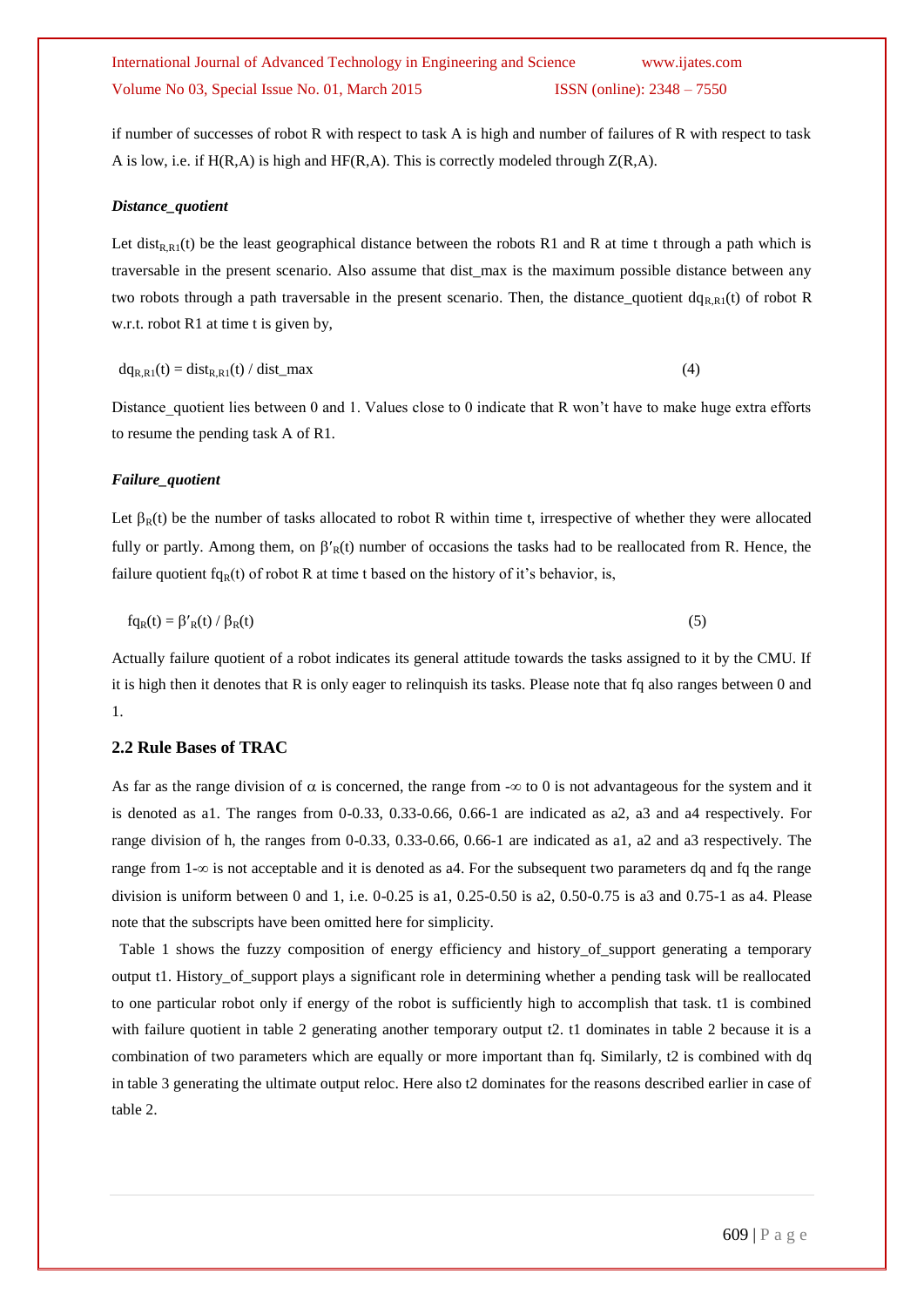International Journal of Advanced Technology in Engineering and Science www.ijates.com ISSN (online): 2348 – 7550

|  |  |  |  | Volume No 03, Special Issue No. 01, March 2015 |  |
|--|--|--|--|------------------------------------------------|--|
|  |  |  |  |                                                |  |

Table.1. Fuzzy Combination of  $\alpha$  and h Generating t1

| $\alpha \rightarrow$ | a1 | a2                                                    | a3 | a4 |
|----------------------|----|-------------------------------------------------------|----|----|
| h↓                   |    |                                                       |    |    |
| a1                   | a1 | a2                                                    | a3 | a4 |
| a2                   | a1 | a2                                                    | a3 | a4 |
| a3                   | a1 | a2                                                    | a2 | a3 |
| a4                   | a1 | a1                                                    | a1 | a2 |
|                      |    |                                                       |    |    |
|                      |    | Table.2. Fuzzy Combination of t1 and fq Generating t2 |    |    |
| $t1 \rightarrow$     | a1 | a2                                                    | a3 | a4 |
| $fq\downarrow$       |    |                                                       |    |    |
| a1                   | a1 | a2                                                    | a3 | a4 |
| a2                   | a1 | a2                                                    | a3 | a4 |
| a3                   | a1 | a2                                                    | a3 | a3 |
|                      |    |                                                       |    |    |

| Table.3. Fuzzy Combination of t2 and dq Generating reloc |  |
|----------------------------------------------------------|--|
|----------------------------------------------------------|--|

| $t2 \rightarrow$ | a1 | a2 | a3 | a4 |
|------------------|----|----|----|----|
| $dq\downarrow$   |    |    |    |    |
| a1               | a1 | a2 | a3 | a4 |
| a2               | a1 | a2 | a3 | a4 |
| a3               | a1 | a2 | a3 | a4 |
| a4               | a1 | a2 | a2 | a3 |

Among the various value ranges of reloc of different robots, any one possessing the highest value range will be selected for reallocation of a certain job.

# **III. SIMULATION RESULTS**

For simulation, I have used the Webots 3D physics-based robotics simulator [9] to create the virtual world which the robots mapped and navigated as part of the experiments. Webots has high fidelity and models realistic sensor and motion errors. In the simulation experiments I used RV-400 [10] robots. In various runs, the number of robots was 3, 6, 9, 11 and 14 while the number of tasks was 5, 9, 12, 15 and 20. The tasks are to explore portions of a room of different sizes. The simulation was carried out for approximately 3000 seconds. The results reported graphically in this section correspond to the average of all the simulation runs.

Performance of the present scheme has been compared with other state-of-the-art techniques that address the similar issue i.e. energy-aware operation and task allocation (EOTA [1]) and ant-like task allocation (ATA [8]) models. Performance matrices are consumed energy per robot, percentage of successfully completed tasks, delay for completion of each task and required percentage of reallocation. The results reveal that our proposed scheme *Fuzzy-controlled Energy-efficient Selective Allocation* (FESA) outperforms its competitors in every respect. The results are graphically shown in figures 2, 3, 4 and 5.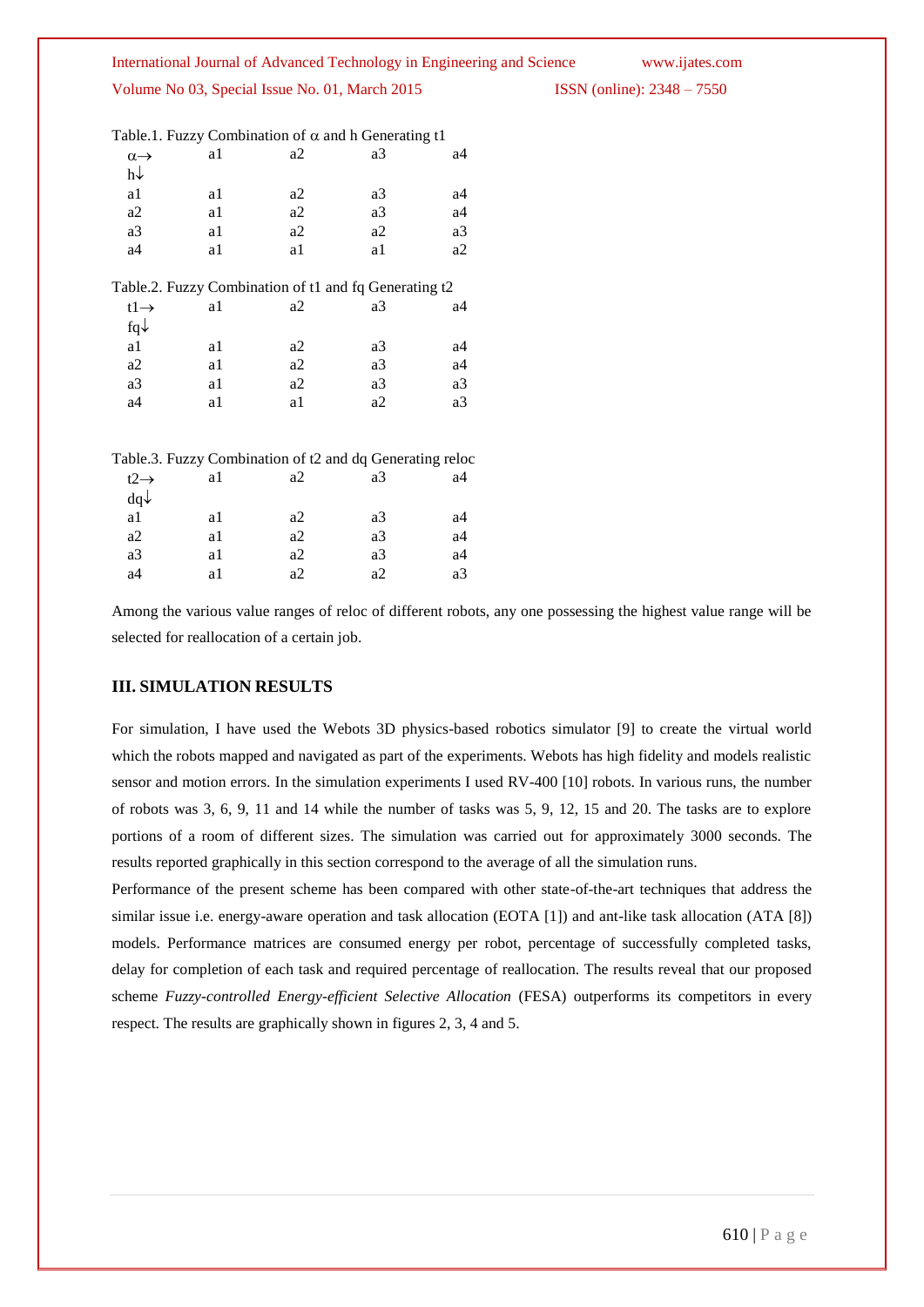









**Figure 4: Graphical illustration of delay for completion of each task in seconds vs number of tasks**







611 | P a g e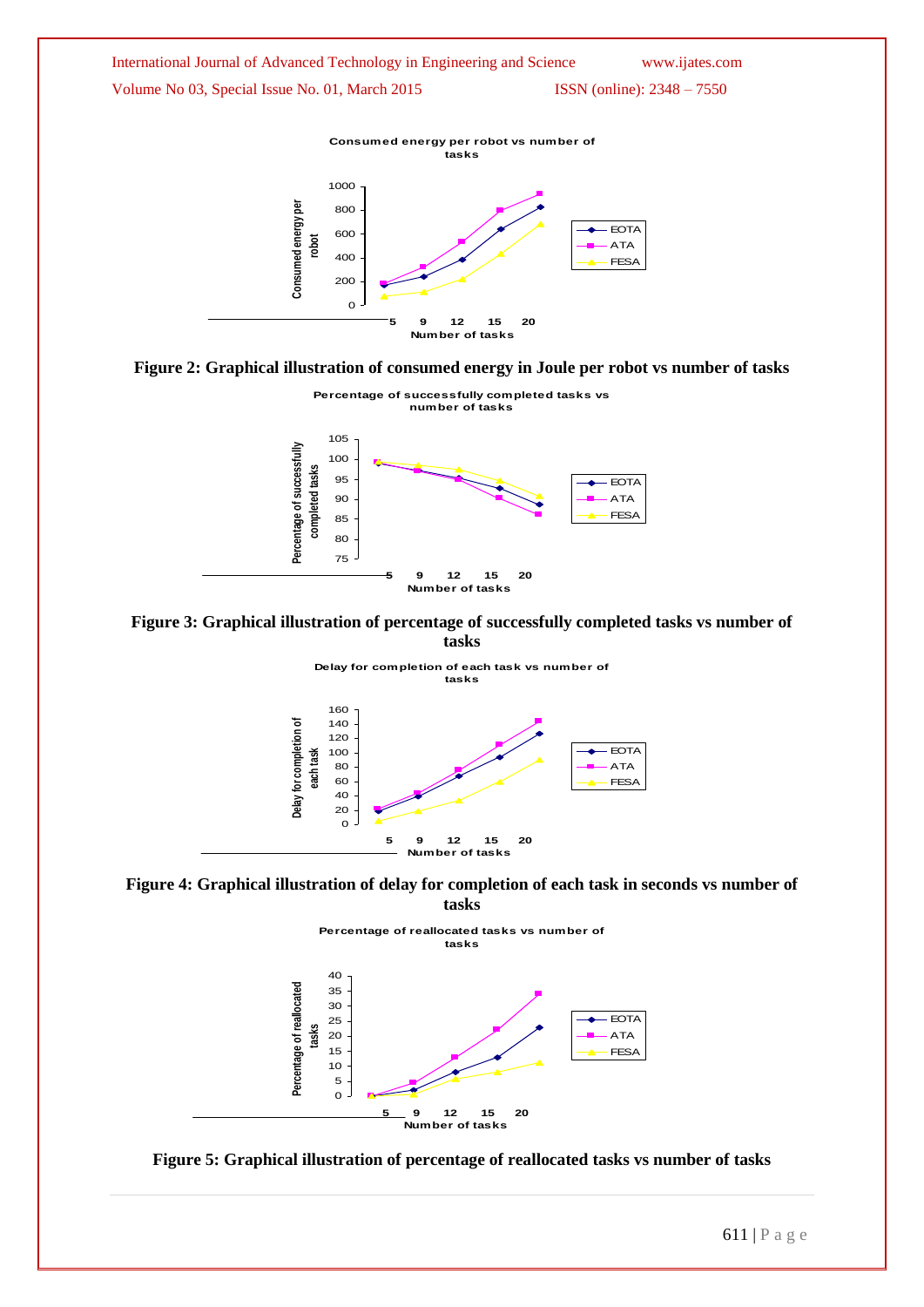If a robot is bound to execute some task when its residual energy is less than energy threshold, then its rate of energy consumption abruptly increases. Our proposed scheme FESA always tries to allocate or reallocate tasks to those robots that have sufficient battery power to execute the tasks. Moreover, during reallocation, FESA tries to find new robots which are geographically close to the old one so that the new robot chosen by TRAC can efficiently take over the charge of the old one without much effort. This is particularly useful for the tasks like exploring a room. All these contribute to the reduction of energy consumption in favor of our proposed scheme FESA. However, it is quite trivial that the amount of energy consumption for each robot will increase for all the task allocation schemes as the number of tasks increase. This is illustrated in figure 2.

By analyzing the attitude of robots towards a specific task and to all other tasks from the task table in CMU, preferences are given to the robots which have successfully completed the same task or its portion, whatever was assigned to it, within specific time limit. Also the robots that have shown a positive response to the tasks assigned to them in general, obtain more weight than others. Reallocating tasks to these robots improve the chance of successful completion of a task. Hence, percentage of successfully completed tasks increase along with the decrease in the percentage of reallocated tasks. These are evident from figures 3 and 5. As the number of tasks become huge, percentage of successfully completed tasks decrease (and percentage of reallocated tasks increase) for all the task allocation schemes have been compared here. The reason is possible unavailability of robots with sufficient energy or priority collision among the tasks or shortage of time in certain cases.

As the required number of task reallocation in FESA is much lesser than those in EOTA and ATA, the delay in completion of each task in FESA is lesser than its competitors. It may be noticed from figure 4 that the delay increases with increase in number of tasks for all the schemes compared here. This is due to increased number of job reallocation as a result of huge energy consumption, unavailability of suitable robots etc.

#### **IV. COMPLEXITY OF FESA**

In this session, I have computed both the time and space complexity of FESA.

### **4.1 Worst Case Time Complexity**

Let, at any point of time, total N number of robots are there in the system busy with K number of tasks. So, the number of free robots is (N-K). Among those K tasks, one particular task needs to be reallocated and during that time no other task with higher priority is waiting to be allocated and reallocated. Also assume that at most HT number of entries may appear in the history table and at most FT number of entries may be there in ptr\_robotarray corresponding to each task in the TASK table. The maximum size of task table is ST.

TRAC has to evaluate the reallocation efficiency of (N-K) number of available robots. So, the time complexity TC of FESA is as follows:

#### $TC = (N-K) f$  (6)

Where  $f$  is the complexity to evaluate reallocation efficiency of each robot.

To compute the residual energy to complete reallocated portion of the task, at most (ST+FT) number of records in ptr\_robotarray corresponding to the desired task id needs to be scanned. For determining  $E_R(t)$  and Ethres<sub>R</sub> entire ROBOT table should be scanned in worse case. So, the complexity involved in this case is N. For determining the parameter history of support, at most HT entries in HISTORY table. FT entries in ptr\_robotarray in TASK table and the entire task table (for determining the value of  $T_C(A)$ ) should be read in